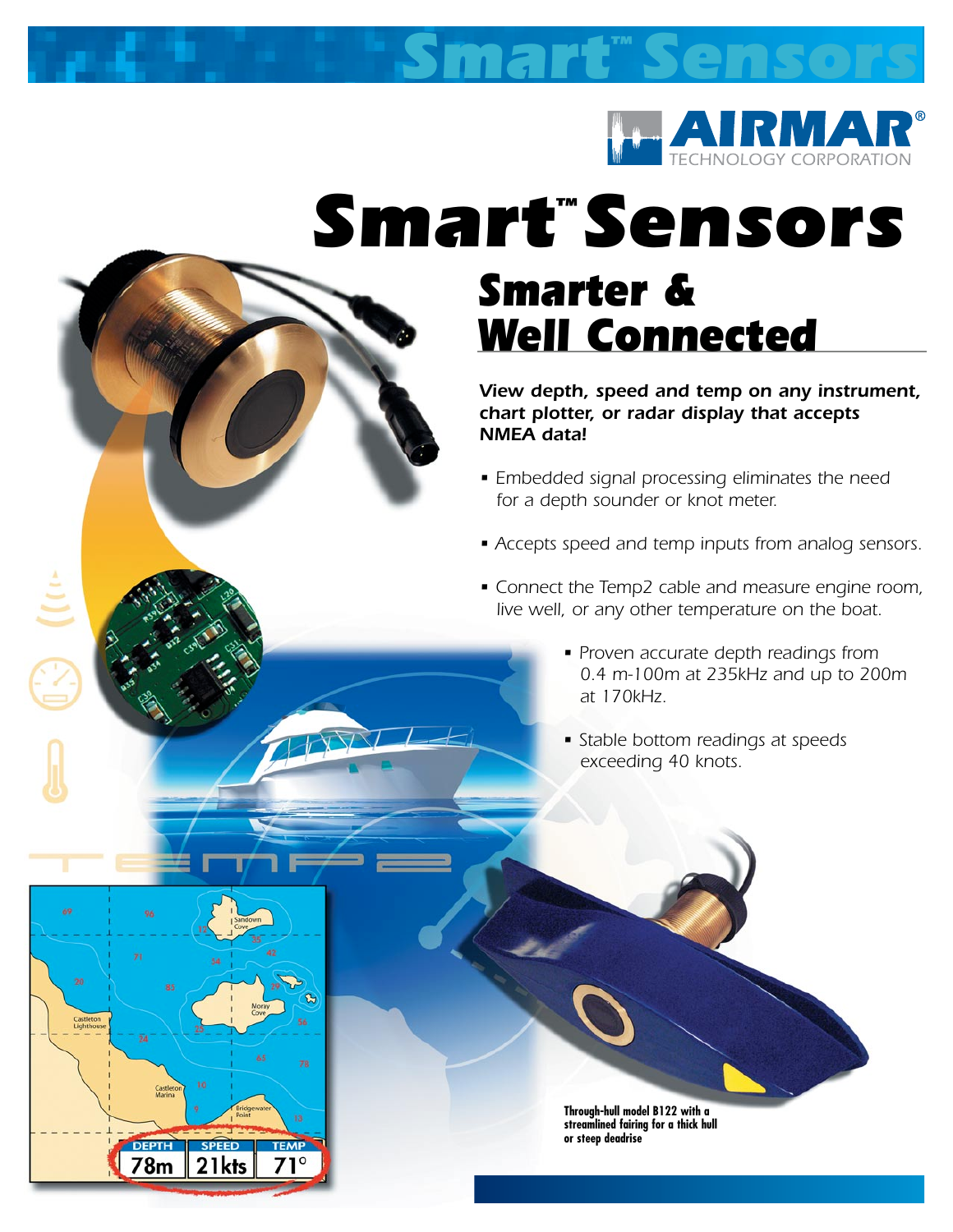

# *Airmar's Smart™ Sensors Get Even Smarter*

## *What Makes a Sensor Smart?*



*Airmar's Smart™ Sensors have embedded microelectronics—the transducer element and signal processor are only millimeters apart. The signal from our depth transducer is processed right inside the sensor and fed directly to any display with an NMEA port. In conventional navigation systems, a depth transducer sends its signal to a dedicated instrument which interprets the data for its display screen. Our Smart™ Sensors can make a chart plotter or radar screen do "double duty".* 

**All Airmar Smart™ Sensors feature embedded signal processing. Cable lengths of up to 100 meters (330') are possible, with no loss of performance.**

#### *Who Benefits From Smart™ Technology?*

*Smart™ Sensors are right for both recreational and commercial navigation. Choose either 170kHz or 235kHz for the recreational market. At these frequencies, mutual interference with fishfinders is eliminated. For the commercial survey market, Airmar models operate at 200kHz.* 

*Use Smart™ Sensors for low-cost, portable, survey systems and special applications like checking bridge abutments for scouring. Models designed to withstand high pressure can be used on remotely operated vehicles and automated underwater vehicles to measure distance above the sea floor. Our robust bottom tracking software will outperform other low priced systems.* 

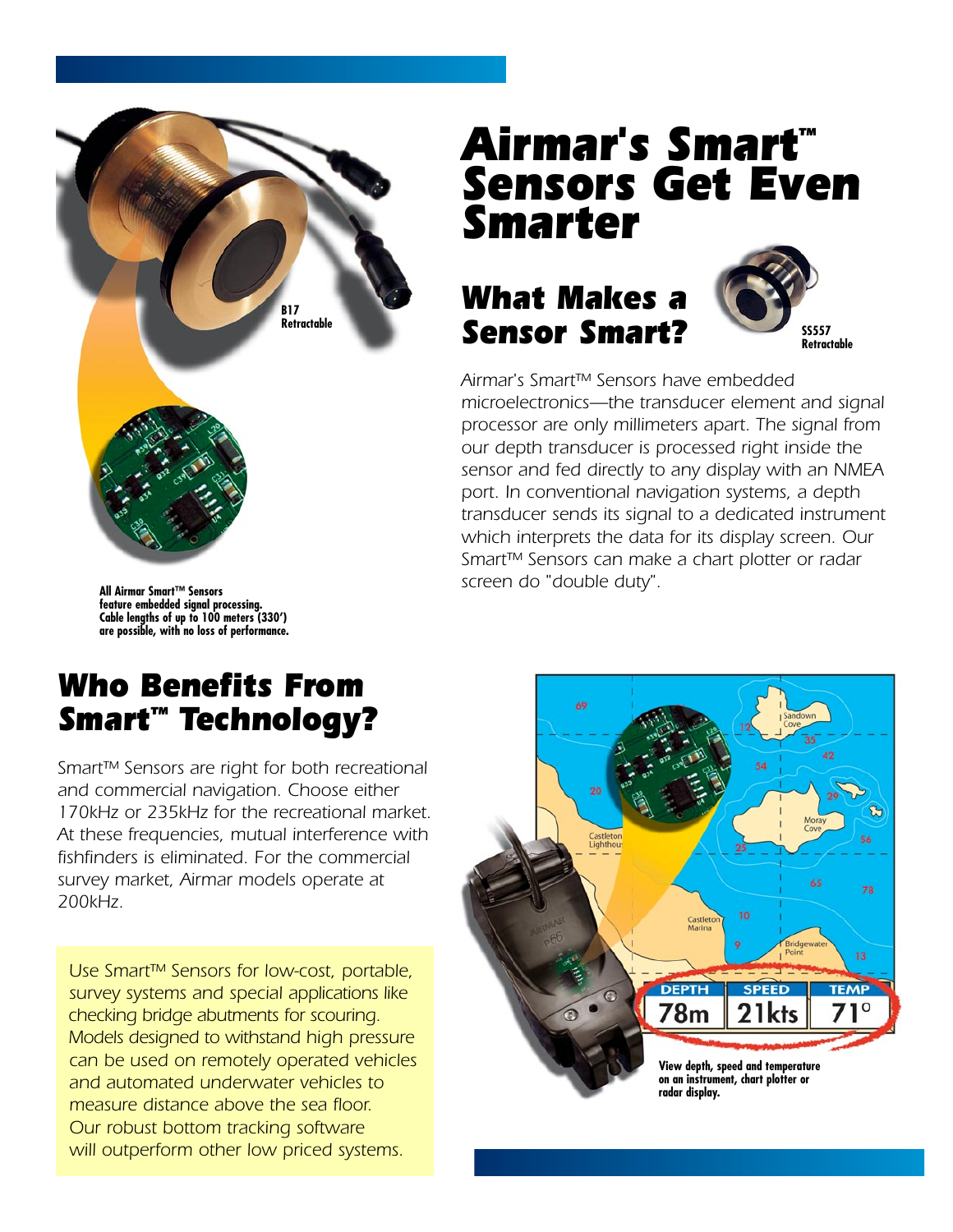

## *What's New in 2002?*

*Now, our Smart™ depth transducers can accept input from Airmar's analog speed sensors. Speed signals are obtained in analog format and sent to the Smart™ Sensor where they are converted to digital data. With this approach, only one cable is routed to the display, simplifying installation. Airmar has added more functionality while eliminating the need for an NMEA combiner.* 

*Want to check the temperature in the live well, the engine room, or on deck?*

> **T80 Temp Sensor**

*Temp2 makes it possible to measure a second temperature anywhere on the boat. Our Smart™ electronics can be programmed* 

*be confused by seeing 0º.*

*to the OEM's preference. With auto-configuration as a standard* 

*feature, a display screen only shows the functions that are selected by the OEM. For example, if there is no temperature option in the sensor, nothing will show on the display—an end user will never* 



**Retractable**